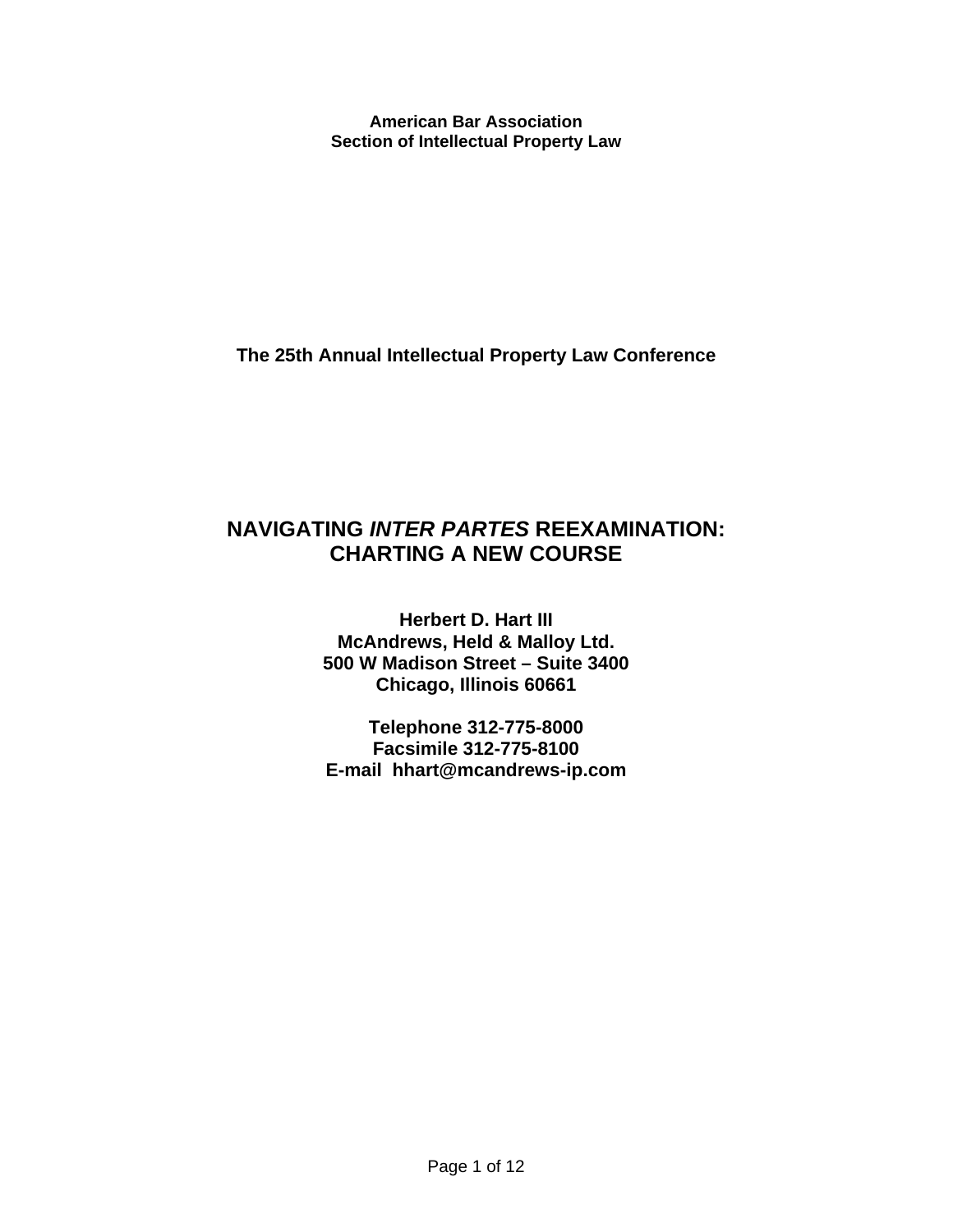# **NAVIGATING** *INTER PARTES* **REEXAMINATION: CHARTING A NEW COURSE<sup>1</sup>**

Herbert D. Hart III McAndrews Held & Malloy Ltd. $<sup>2</sup>$ </sup>

Originally conceived as a vehicle for resolving patent validity issues that would be better, faster, and cheaper than litigation in District Court, inter partes reexamination proceedings were first available in late 1999. Since that time, 808 requests for inter partes reexamination have been filed.

During that period, the procedures and personnel in the Patent and Trademark Office assigned to handle reexamination proceedings have changed significantly. Initially, all reexamination proceedings – ex parte and inter partes – were handled in the Technology Centers in which the involved patents were examined. That arrangement led to a host of difficulties in terms of administration and substantive treatment of the requests. In 2005, the Central Reexamination Unit was created as a means of dealing with these special proceedings. Clearly, having a specially-selected group of examiners dedicated to handling reexamination cases held – and holds – the promise of quicker, more orderly, and higher quality proceedings.

Have inter partes reexamination proceedings lived up to their expectations? Have procedural and personnel changes made a significant impact in the quality and speed of the process? To answer those questions, we need to take a look at how well inter partes reexamination proceedings are performing as an alternative to District Court litigation, as well as how they might be streamlined to better achieve that goal.

 $\overline{a}$ <sup>1</sup> Adapted from Hart, *A True Litigation Alternative: Has The Patent And Trademark Office Delivered?*, Intellectual Property Today, Vol. 16, No.9 (September 2009)<br><sup>2</sup> The views expressed in this article are those of the author and do not necessarily represent those of

McAndrews Held & Malloy Ltd. or any of its clients.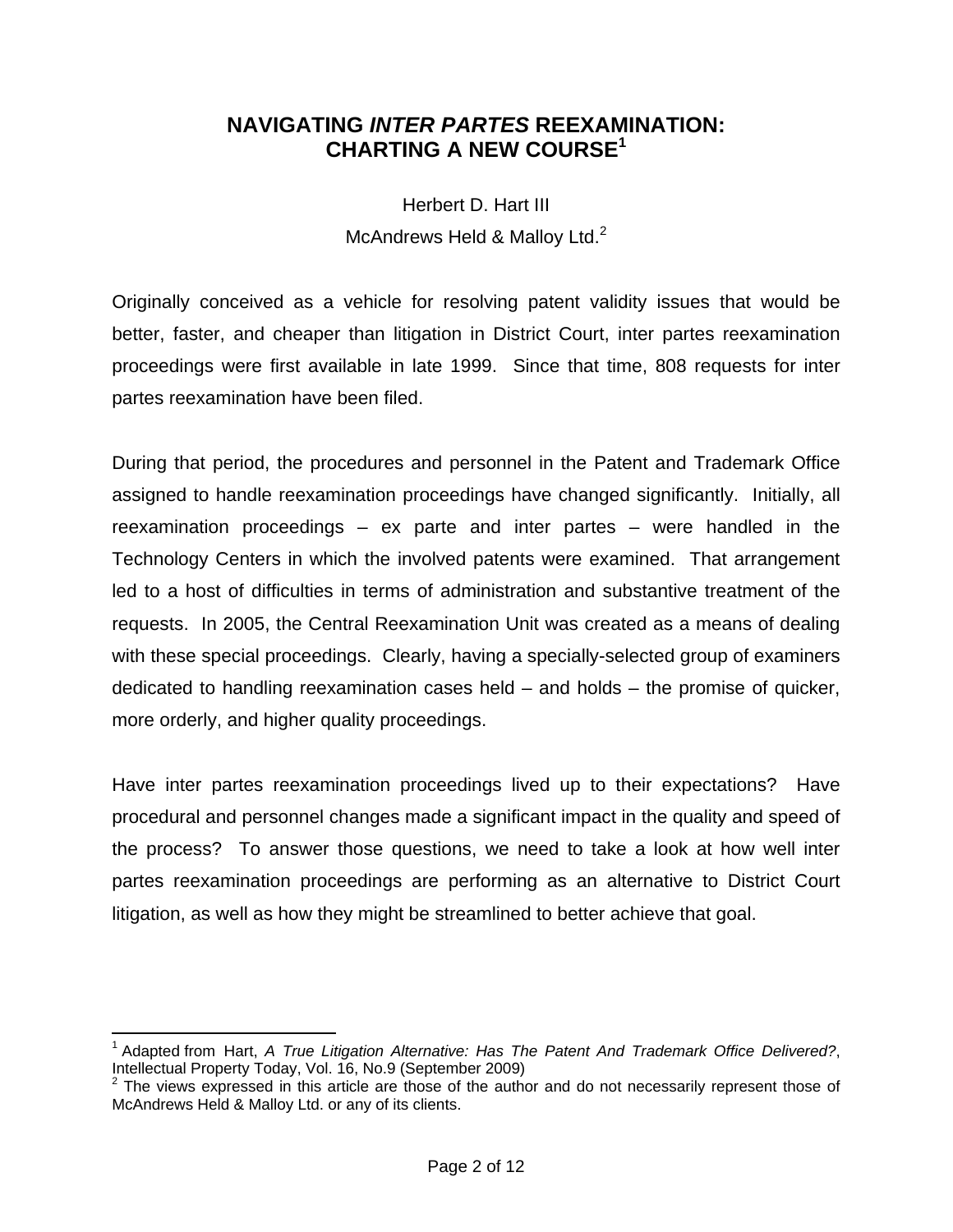## *The Rising Popularity Of Inter Partes Reexamination Proceedings*

Interest in and use of inter partes reexamination was once minimal. The prevailing wisdom was that the estoppel provisions of 35 U.S.C. § 315(c) made initiating an inter partes reexamination proceeding too risky for the third party requester. More recently, though, spurred in part by the willingness of some District Court judges to grant stays and by the statistical evidence of likelihood of success, litigants – especially defendants in infringement suits – have been much more willing to utilize inter partes reexamination proceedings as a tool. Indeed, requests for inter partes reexamination have risen from less than ten per year during fiscal years 2000 – 2002 to 258 in fiscal year 2009. The trend of increased filings appears to be continuing, with 74 filings in the first fiscal quarter of 2010.

Even with this relatively sudden rise in popularity, inter partes reexamination proceedings have come under great criticism in a number of respects.

### *The Need For Speed*

Current statistics for *concluded* inter partes reexamination proceedings since November 29, 1999, report the average pendency of an inter partes reexamination proceeding at about 36 months. Yet these statistics likely misrepresent the true average pendency of *pending* cases (a statistic not currently reported by the Office) because they (1) do include cases in which the patent owner simply didn't respond to the order initiating the proceeding, but (2) don't include long-pending cases that remain unresolved. Moreover, the reported "Average Months To Inter Partes Certificate" for FY 2009 was 41.7 months. $3$ 

 $\overline{a}$ <sup>3</sup> http://www.uspto.gov/patents/stats/Reexam\_Operations\_December\_09.pdf.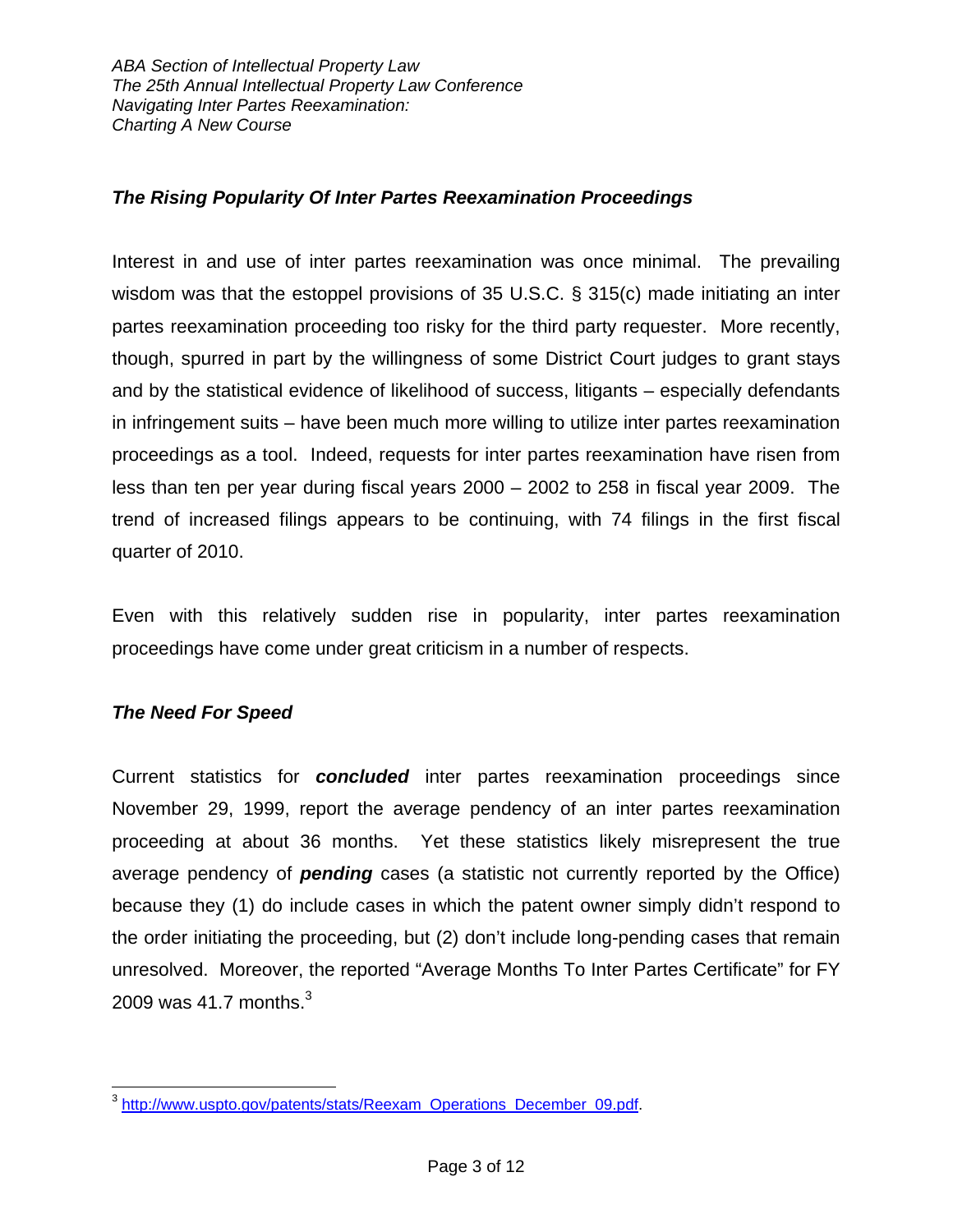Putting the data on pendency into context are these particulars: (1) 808 requests have been filed since November 29, 1999, (2) 699 decisions on those requests have been made, and (3) only 134 requests have resulted in the issuance of a reexamination certificate. Thus, the reported average pendency times represent less than 20% of all requests filed.

Even an optimistic pendency time in the reported range of 36 months would seem very unattractive to a District Court judge who must rule on a defendant/requester's motion for a stay pending the conclusion of the inter partes reexamination proceeding. Indeed, in some districts, the judge might readily conclude that an infringement case could be taken through trial and decision in about that length of time.

The sources of delay can be readily seen when one takes an in-depth view of the process laid out in the flow diagrams of M.P.E.P. § 2606.01. One knowledgeable observer has taken the view – based on a detailed study of those diagrams – that the minimum time for concluding an inter partes reexamination proceeding, including an appeal to the Federal Circuit, is about 44 months. Of that time, about 32 months is attributable to proceedings in the Office prior to the appeal, notwithstanding the directive of 35 U.S.C. § 314 to conduct inter partes reexamination "with special dispatch."

As of this writing, there have been no decisions from the Federal Circuit on appeal from a decision of the Board of Patent Appeals and Interferences in an inter partes reexamination proceeding. The very first such appeal was docketed in mid-2009, but it has in the meantime been voluntarily dismissed. $4$ 

The headline of a recent online news report, "Speedier USPTO Could Mean More Stays For Reexam", seemed at first to offer optimism that inter partes reexamination proceedings had measurably quickened.<sup>5</sup> According to the report:

 $\overline{a}$ 

<sup>4</sup> *Cooper Cameron Corp. v. SAFOCO, Inc,* Nos. 2009-1435, 2009-1459

<sup>5</sup> http://www.law360.com/articles/143422.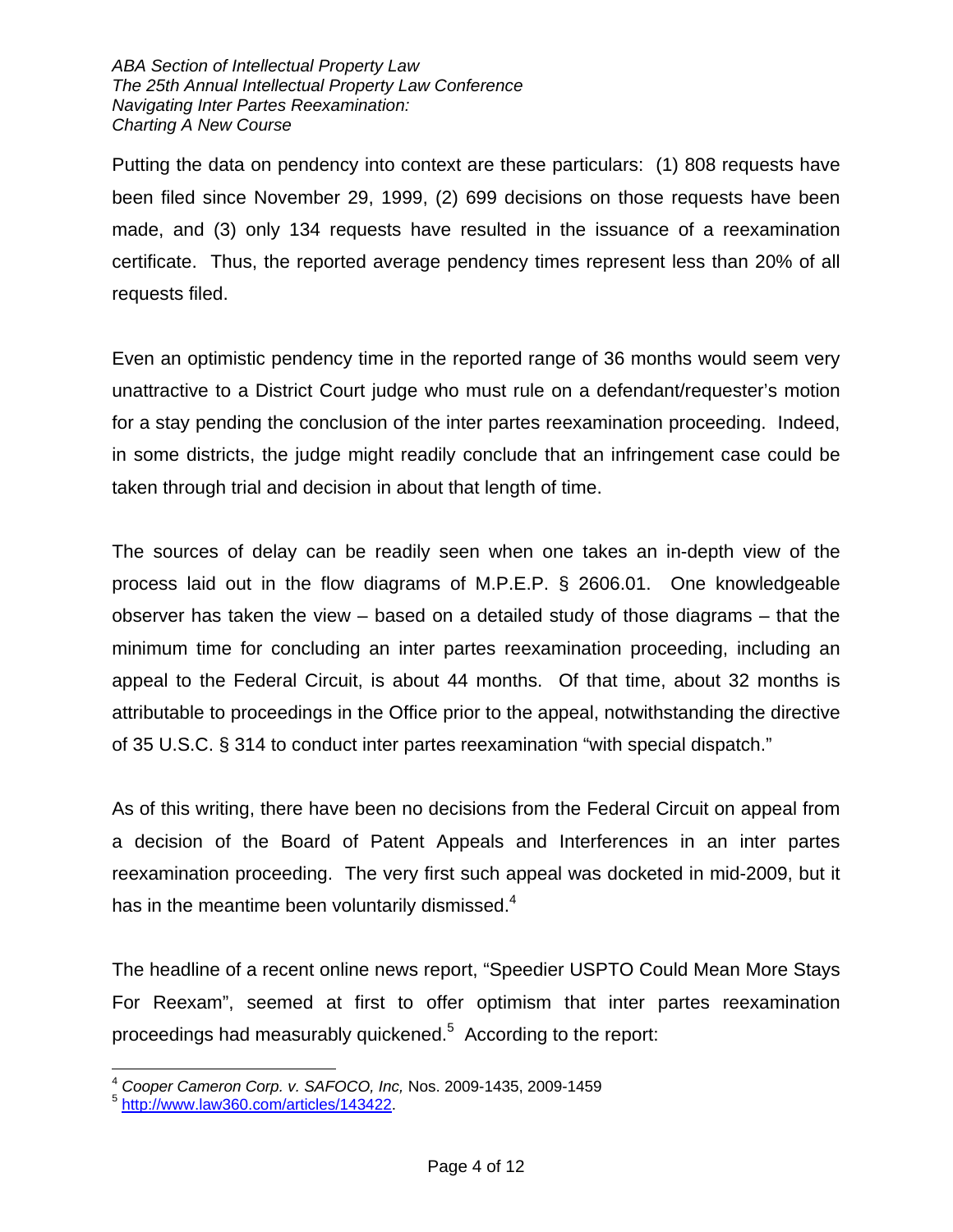A new study released exclusively to Law360 shows that the agency's Central Reexamination Unit is getting quicker at handling adversarial reexaminations and indicates that future progress will be made in that area.

A closer reading of the report and a review of the underlying study<sup>6</sup> revealed that, though the pendency times of inter partes reexamination proceedings were, according to the methodology of the study's authors, on the decline. Yet the most positive statement in the study was that "there is evidence that positive change has been occurring" in terms of pendency.

But delay is not the only concern.

# *(Very) Low Threshold For "Substantial New Question Of Patentability"*

The statistics available as of December 31, 2009, show that of all requests for inter partes reexamination filed since the proceeding became available, 96 percent have been granted.<sup>7</sup> Those data point quite clearly to the fact that the current threshold for showing a "substantial new question of patentability"<sup>8</sup> is quite low, a fact well known to weigh heavily in a litigant's decision to request reexamination for tactical purposes. That, in turn, has led some to comment that reexamination proceedings in general are a too-convenient vehicle for harassment of patent owners.

### *Failure To Quickly Set The Course*

Under the current scheme, inter partes reexamination proceedings are (like ex parte reexamination proceedings) handled first at the Central Reexamination Unit ("CRU"),

 $\overline{a}$ 6 Smith et al., *RECENT PERFORMANCE OF THE CENTRAL REEXAMINATION UNIT IN INTER PARTES REEXAMINATION*,

http://www.foley.com/files/tbl\_s31Publications/FileUpload137/6778/CENTRALREEXAMINATION.pdf .<br><sup>7</sup> http://www.uspto.gov/web/patents/cru.html<br><sup>8</sup> See M.P.E.P. § 2242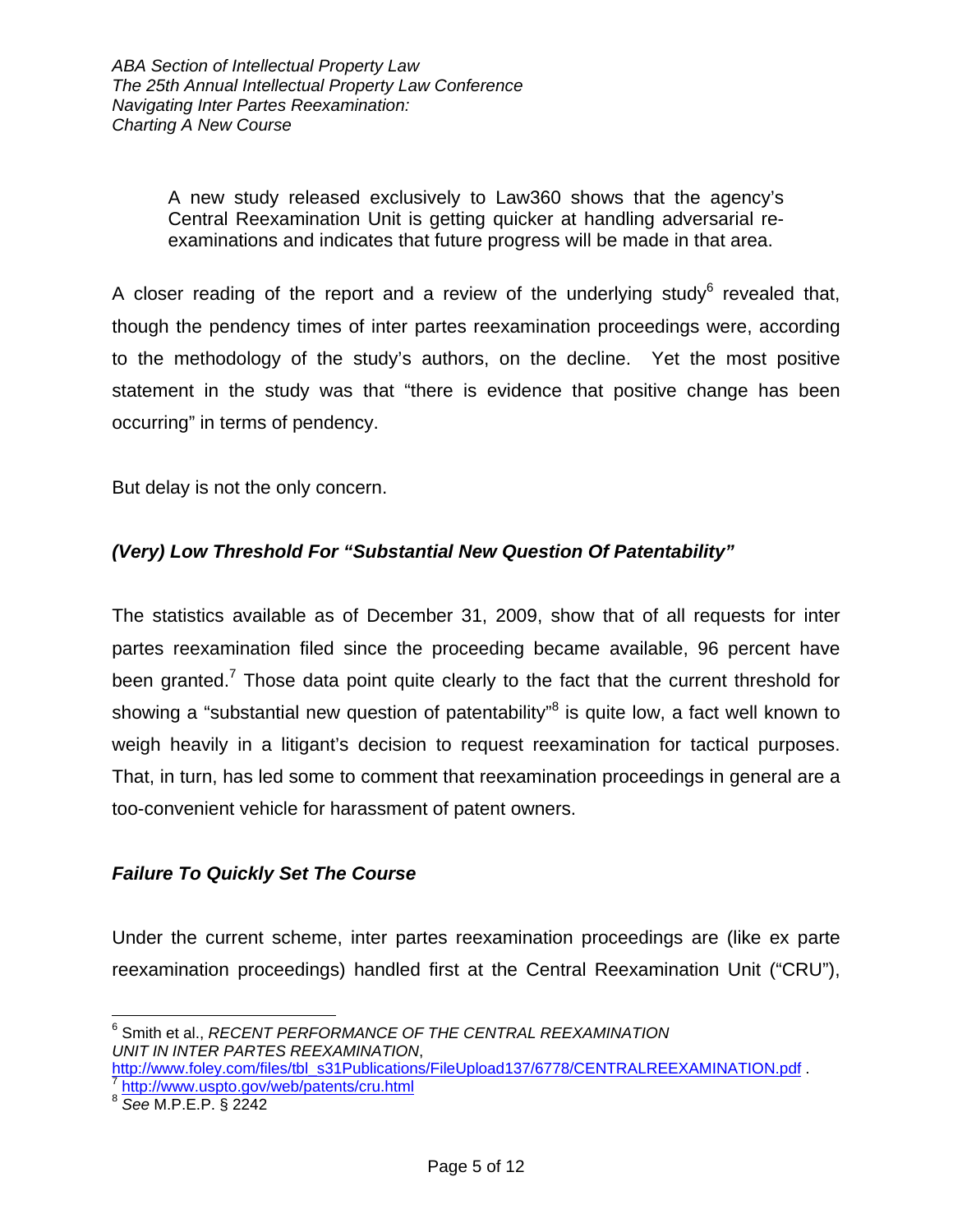and the procedures in place are much like those of the examination of an original patent application. An Office Action is issued, the patent owner responds, and the requester has an opportunity to comment as provided by 35 U.S.C. § 314(b). Many Office Actions are non-final actions, often raising new issues. Those new issues frequently set off a new round of filings by the patent owner and the requester. There is essentially no limit to the number of times that the process can be repeated, since Examiners may and do raise new issues based on newly-cited art, just as they do in pre-grant prosecution. When the participants enter this "do loop", the focus on the chief functions of inter partes reexamination – namely, fixing Patent and Trademark Office mistakes and serving as a speedy and (relatively) inexpensive litigation alternative – is quickly lost.

## *Is A Solution Available?*

Commentators and others have begun asking whether or not the cure for these ills might lie in transferring the entire inter partes reexamination proceeding to the Board of Patent Appeals and Interferences. The theory is that the Board – in particular, the Trial Division – is accustomed to handling inter partes matters, to forcing the parties to narrow the issues early in a proceeding, and to reaching a decision on those issues in a relatively short period of time. One view is that inter partes issues are best decided by those who are experienced and skilled at deciding (i.e., *judging*) rather than by those who are experienced in *examining* patent applications. Indeed, it's a rare Examiner that has the training and experience typical of decision-makers in contested proceedings.

So are Administrative Patent Judges better suited to deciding issues in inter partes reexamination proceedings than are Examiners? From a time perspective, adopting some form of the Board's contested case rules (37 C.F.R. §§ 41.100 – 41.206) and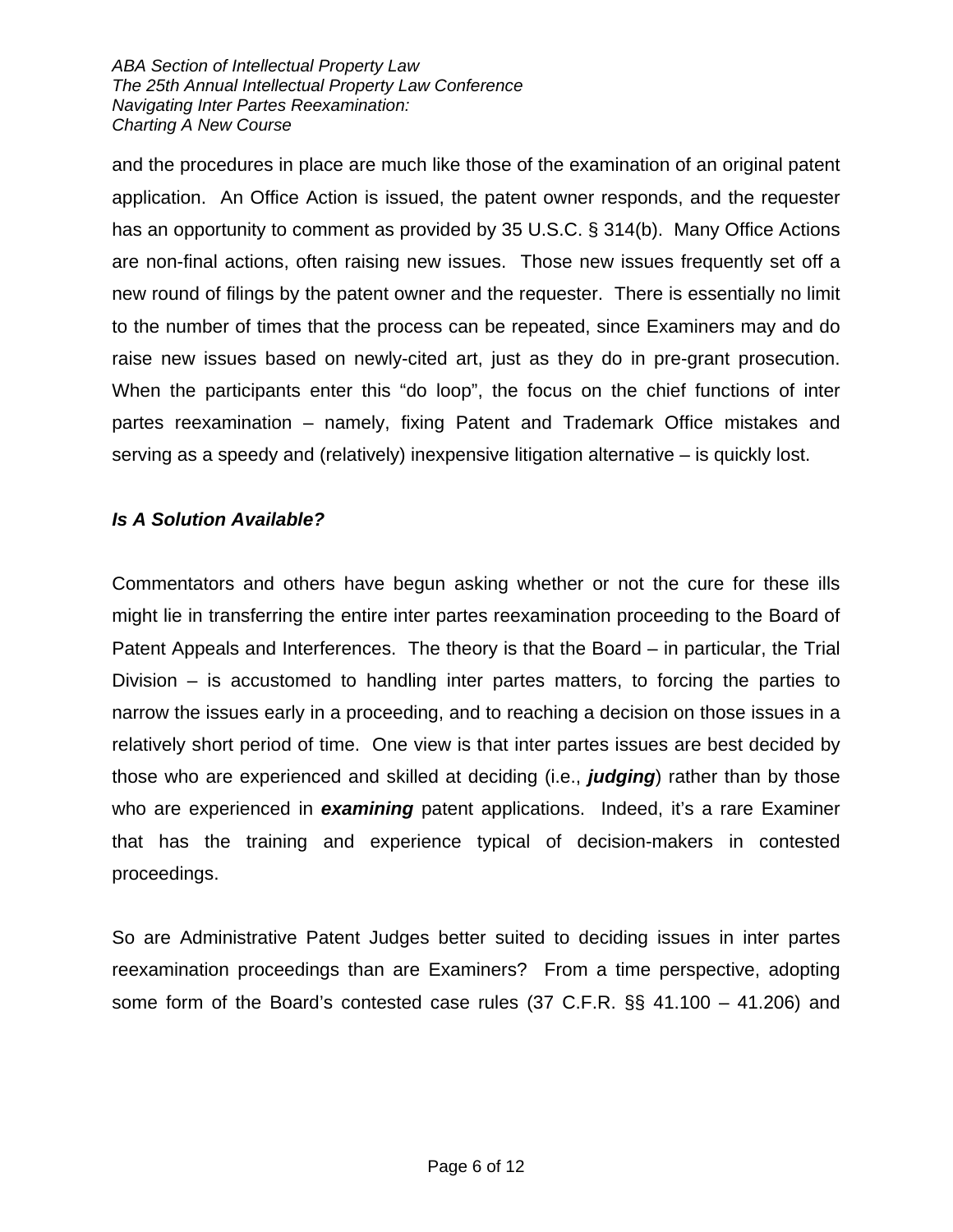Standing Order<sup>9</sup> could well result in more timely decisions. Indeed, the average pendency of a patent interference proceeding has shrunk to less than 12 months.

Taking this concept one step further, could the inter partes reexamination proceeding be modified to conform to a "trial model" (as in interferences) rather than the existing examination model? If so, would those modifications be a matter of rules changes or would they require statutory changes?

## *What Does The Board's Experience Tell Us?*

Experience with patent interferences suggests that a trial model could address two principal shortcomings of existing practice in inter partes reexamination proceedings: (1) glacial speed, and (2) inefficiency in focusing the issues. The possibility – and desirability – of moving to a trial model has been recognized during the debate on the patent reform bills, S.515 and H.R.1260:

First, while we endorse having inter partes reexaminations conducted by an administrative patent judge as proposed by this Committee last year and continued in H.R. 1260, we believe that the delays currently experienced in inter partes reexamination proceedings could be significantly ameliorated if these proceedings followed the same procedures as those set forth for post-grant reviews in proposed new Section 326."10

Indeed, the procedures proposed for post-grant review are, in this writer's view, essentially the same as those provided by the current rules and Standing Order

 $\overline{a}$ 

<sup>&</sup>lt;sup>9</sup> www.uspto.gov/go/dcom/bpai/Standing-Order.pdf<br><sup>10</sup> Prepared Statement of Philip S. Johnson, Chief Intellectual Property Counsel, Johnson & Johnson On *Behalf of the Coalition for 21st Century Patent Reform Before the United States House Committee on the Judiciary "Patent Reform Act of 2009" H.R. 1260, April 30, 2009.*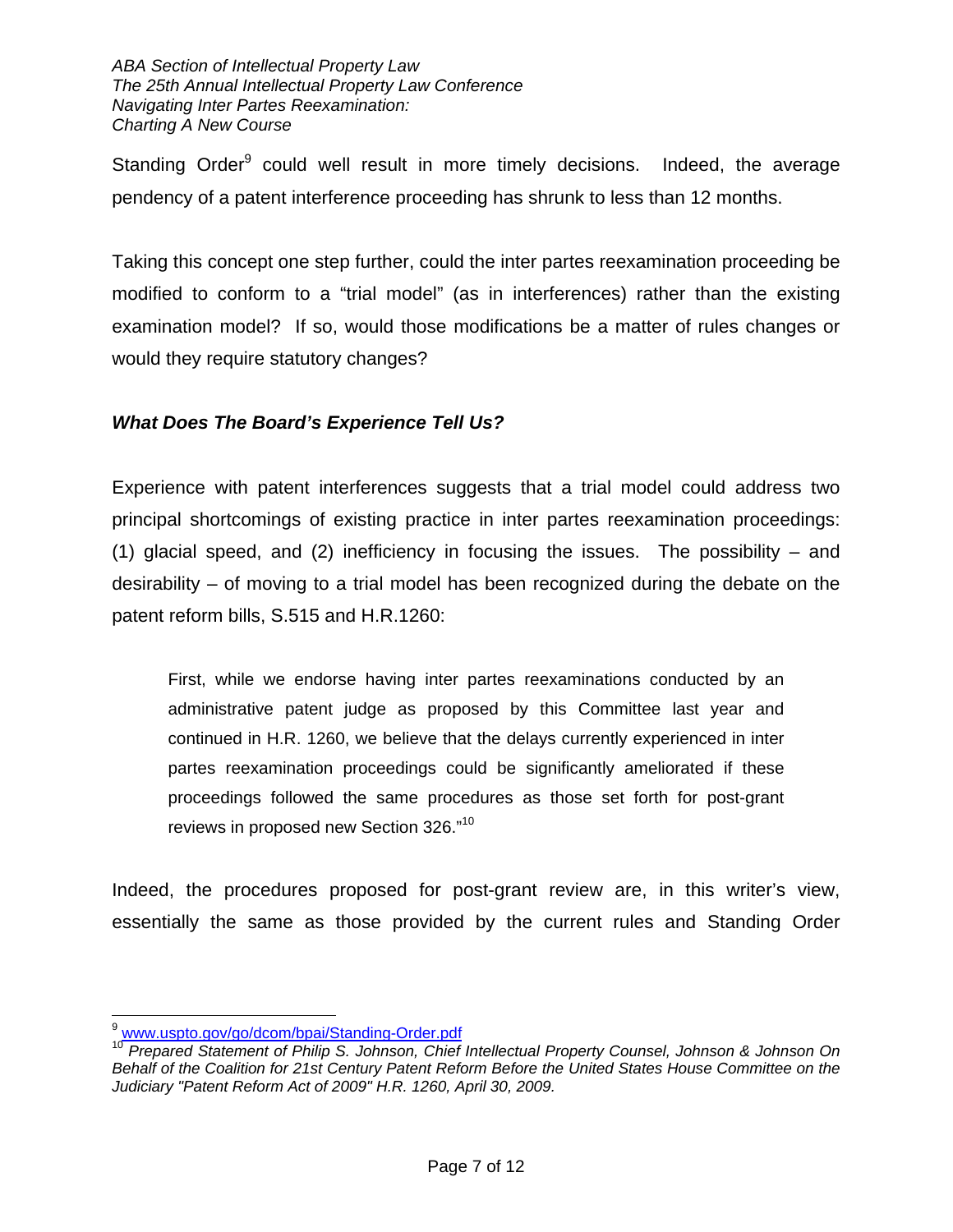governing present-day interferences at the Trial Division of the Board.<sup>11</sup> More than ten years' experience in utilizing such procedures has resulted in vastly reduced pendency of interferences, offering reason for optimism that procedural changes could provide equivalent benefits in inter partes reexamination proceedings.

# *What Would A Redefined Inter Partes Reexamination Proceeding Look Like?*

Under current law, an inter partes reexamination proceeding conducted entirely at the Board would consist of two phases: a first phase (a "trial") conducted by a single Administrative Patent Judge (acting in the capacity of a Primary Examiner) and a second phase (an appeal) heard by a panel of three Administrative Patent Judges.

Why two stages? 35 U.S.C. § 134(b) provides that "[a] patent owner in any reexamination proceeding may appeal from the final rejection of any claim *by the primary examiner* to the Board of Patent Appeals and Interferences." Thus, the statute does not appear to permit a single-stage proceeding conducted (as are interferences) by a panel of three APJs.

Further, 35 U.S.C. § 6(b) empowers the Board of Patent Appeals and Interferences to "*review adverse decisions of examiners* upon applications for patents." So there does not appear to be statutory authorization for the Board to conduct the proceeding from the time of the issuance of the Director's order. That is not to say that an Administrative Patent Judge, as a member of the Board, is not equipped to do the job – only that the Board, whose authority is conferred by statute, doesn't have "original jurisdiction" (if that phrase can properly be applied to this sort of administrative proceeding).

# *Step 1 – The Request (And A Motion)*

 $\overline{a}$ <sup>11</sup> *See* Hart, *Post-Grant Review: Interference Procedure Retooled*, http://www.law360.com/articles/94759 (April 7, 2009)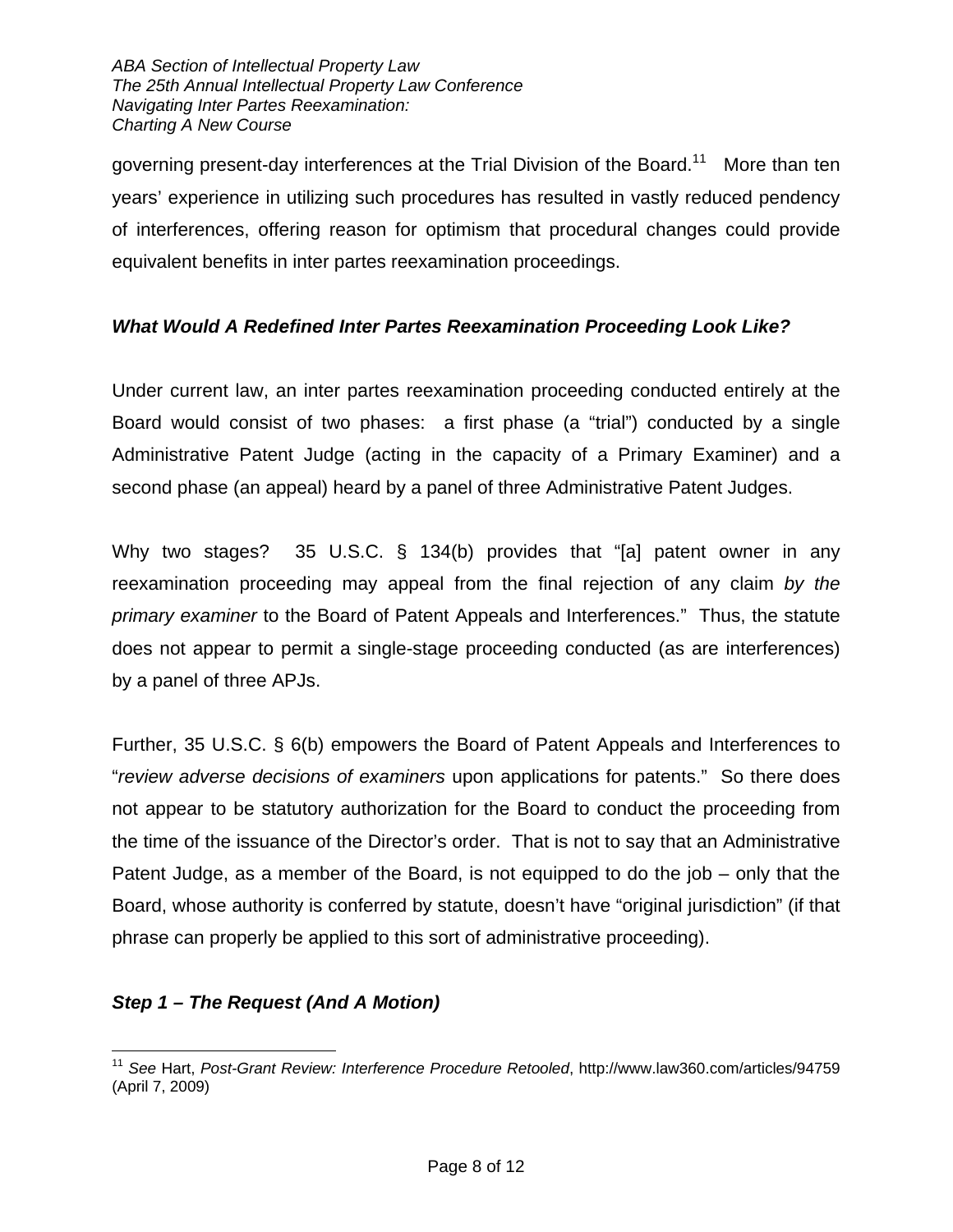In the trial phase, the first step (as in present practice) would be the filing of the request, though the required form of the request would be one or more proposed rejections. Contained in the request would be a showing supporting the proposed rejection(s), including any evidence on which the requester would rely. Optionally, the request could be accompanied by a motion, also supported by a showing, to deprive the patent owner of a claimed benefit date.

The showing presented by the request and for the motion could consist of prior art patents or publications, together with expert declarations explaining those references, sufficient to support a determination that the claims are unpatentable.

## *Step 2 – Order*

The request and any motion would be referred to a single Administrative Patent Judge (acting as the Director's delegate) for a determination as to whether a substantial new question of patentability exists. Statistics such as those mentioned above would counsel a more rigorous application of the statutory standard – perhaps requiring something less that a prima facie showing of unpatentability, but more than a mere showing that the issue raised is a "new" one.

The order itself would take the form of a first rejection, and any rejections proposed in the request that are not adopted in the order would be dismissed. There would be no review of that dismissal, but it would not result in any estoppels as to the issues dismissed. The effect of the order would be to establish a presumption that the claims are unpatentable.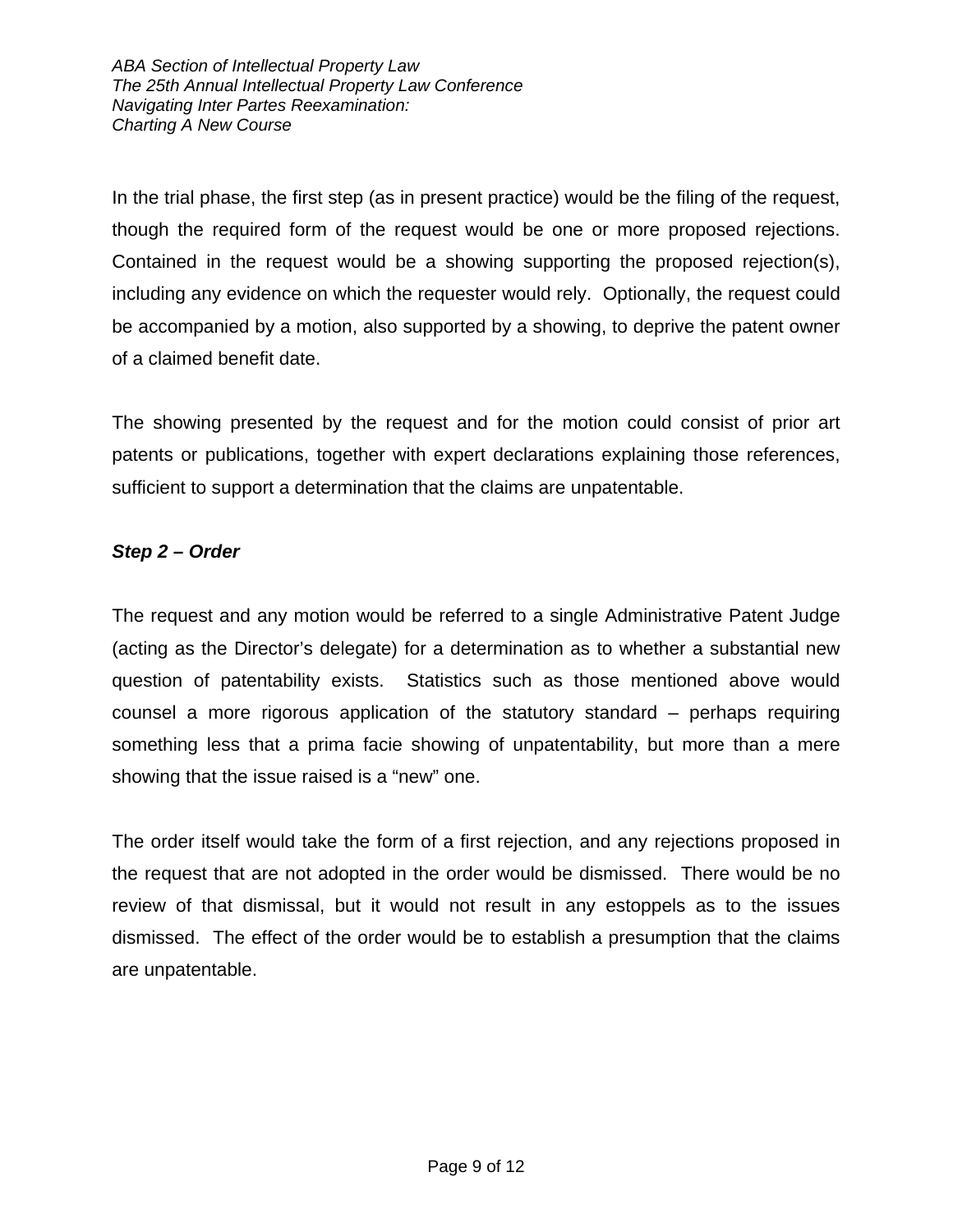Accompanying the order would be a schedule for the proceeding, modeled in large part on the typical schedule for the motions in an interference<sup>12</sup>. At Time 1, any motions by the patent owner (discussed below) and the patent owner's opposition to any requester motion on benefit would be due. At Time 2, requester's oppositions to the patent owner's motions and the requester's reply to the owner's opposition on benefit would be due. At Time 3, the patent owner's reply to the requester's motions would be due. At Time 4, the requester's sur-reply (see 35 U.S.C. § 314(b)(2)), limited to arguments of the patent owner would be due.

Under this procedure, the times would be set so that the total elapsed time to a decision ripe for appeal would be one year.

### *What Motions Could The Patent Owner File?*

Under the proposed procedure, a patent owner may be allowed to file a motion (a) to reconsider the order granting the request based on the evidence of record or (b) to reconsider the order in light of additional evidence, such as declaration evidence of secondary considerations, expert opinions, and other evidence. Amendments to claims would be permitted upon a motion by the patent owner that is accompanied by a showing of support for the proposed amendment and a showing why the proposed amendment makes the claims patentable. Additionally, the patent owner would be permitted to file motion(s) (a) to amend the specification to claim benefit of an earlier application and (b) to amend the specification to correct inaccuracies.

### *Admissibility Of Evidence*

In a trial-like proceeding as proposed, evidence would be governed by the Federal Rules of Evidence (FRE), just as it is in interferences and other contested cases<sup>13</sup>. So,

1

<sup>&</sup>lt;sup>12</sup> See Standing Order, Appendix – Form 3.<br><sup>13</sup> See 37 C.F.R. § 41.152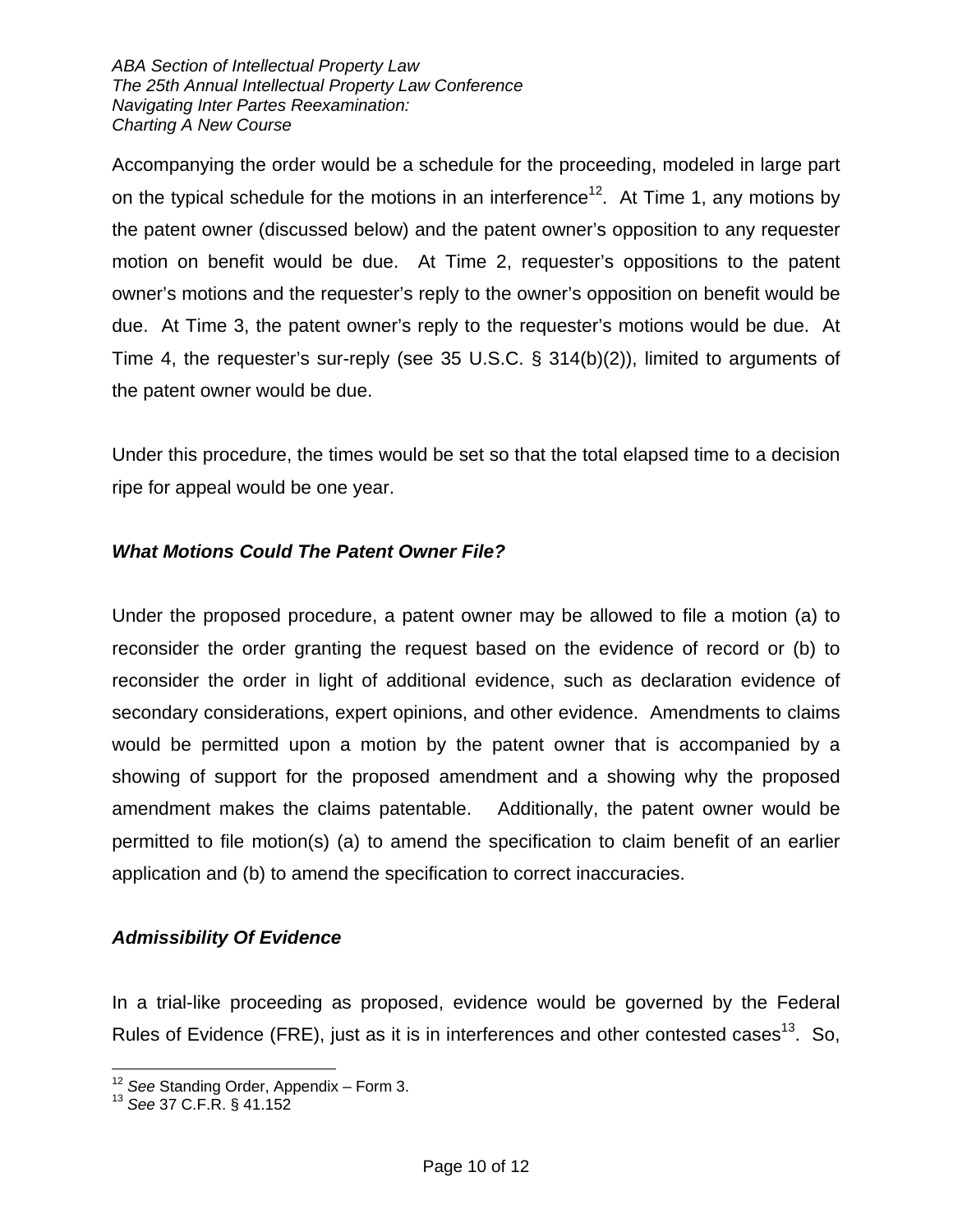unlike submissions in an examination setting, documents and declaration testimony would need to have a foundation established and a showing of relevance as the basis for admissibility. Documents would also need authentication as required by the FRE. An open issue – one likely to have a significant impact on pendency – is whether or not time should be allowed for cross examination of any declarants.

## *Decision On Motions & Appeal To Board*

With a record consisting of the request, motions, oppositions, replies, and sur-replies, a single Administrative Patent Judge would enter a decision. The decision of the single APJ – acting in the capacity of "primary examiner" – would then be appealable to a three-APJ panel of the Board. The appeal would follow a conventional route for inter partes proceedings, that is, the party in the position of appellant would file an opening brief, followed by the opponent's response brief, followed by the appellant's reply brief. As in present interference practice, an oral hearing would be held. The decision of the panel would be a final judgment – the final determination of the Office– appealable to the Federal Circuit under 35 U.S.C. § 141.

#### *What are the prospects?*

The proposed procedure just described has the obvious inefficiency resulting from the statutory scheme of having a two-stage proceeding in the Patent and Trademark Office. Yet, if executed as envisioned, an inter partes reexamination proceeding conducted entirely under the Board's jurisdiction could – even in the absence of statutory amendments – cure some of the more notorious shortcomings of the present process. And that in turn could permit the Office to deliver a workable alternative to District Court litigation on validity of patents, at least within the limitations of the present reexamination scheme – that is, validity issues raised by patents and printed publications. Expanding the scope of reexamination to include other validity issues,